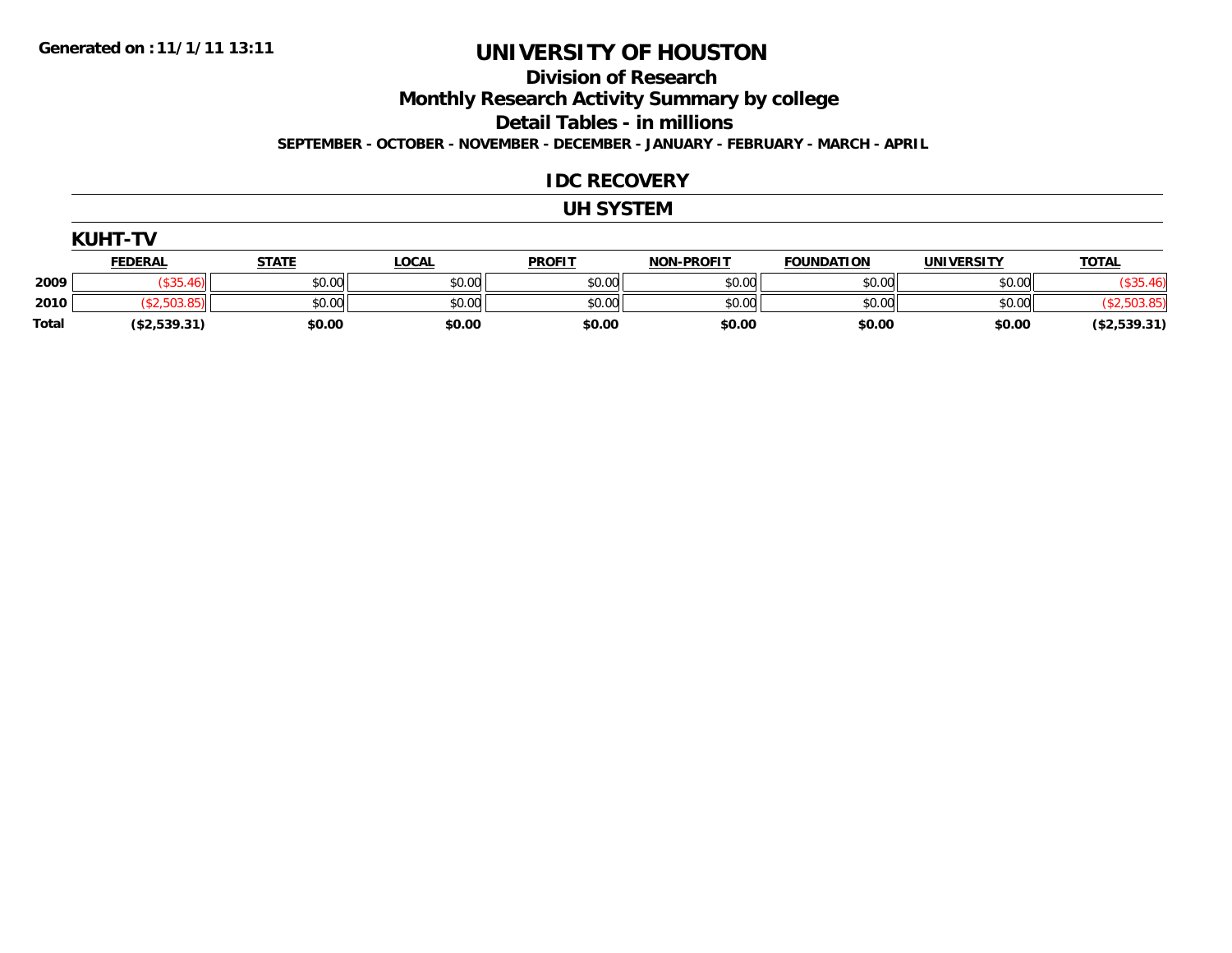# **UNIVERSITY OF HOUSTON**

### **Division of ResearchMonthly Research Activity Summary by college Detail Tables - in millions SEPTEMBER - OCTOBER - NOVEMBER - DECEMBER - JANUARY - FEBRUARY - MARCH - APRIL**

#### **IDC RECOVERY**

#### **UKNOWN COLLEGE**

### **Unknown Department**

|       | <b>FEDERAL</b> | <b>STATE</b> | <b>LOCAL</b> | <b>PROFIT</b> | <b>NON-PROFIT</b> | <b>FOUNDATION</b> | <b>UNIVERSITY</b> | <b>TOTAL</b> |
|-------|----------------|--------------|--------------|---------------|-------------------|-------------------|-------------------|--------------|
| 2007  | (\$0.02)       | \$0.00       | \$0.00       | \$0.00        | \$0.00            | \$0.00            | \$0.00            | (\$0.02)     |
| 2008  | \$9,748.08     | \$0.00       | \$0.00       | \$0.00        | \$0.00            | \$0.00            | \$0.00            | \$9,748.08   |
| 2009  | \$5,189.69     | \$0.00       | \$0.00       | \$0.00        | \$0.00            | \$0.00            | \$0.00            | \$5,189.69   |
| 2010  | \$10,457.27    | \$2,460.92   | \$0.00       | \$0.00        | \$0.00            | \$0.00            | \$0.00            | \$12,918.20  |
| 2011  | \$15,303.57    | \$8,382.03   | \$0.00       | \$2,843.25    | \$0.00            | \$0.00            | \$0.00            | \$26,528.85  |
| Total | \$40,698.59    | \$10,842.96  | \$0.00       | \$2,843.25    | \$0.00            | \$0.00            | \$0.00            | \$54,384.80  |